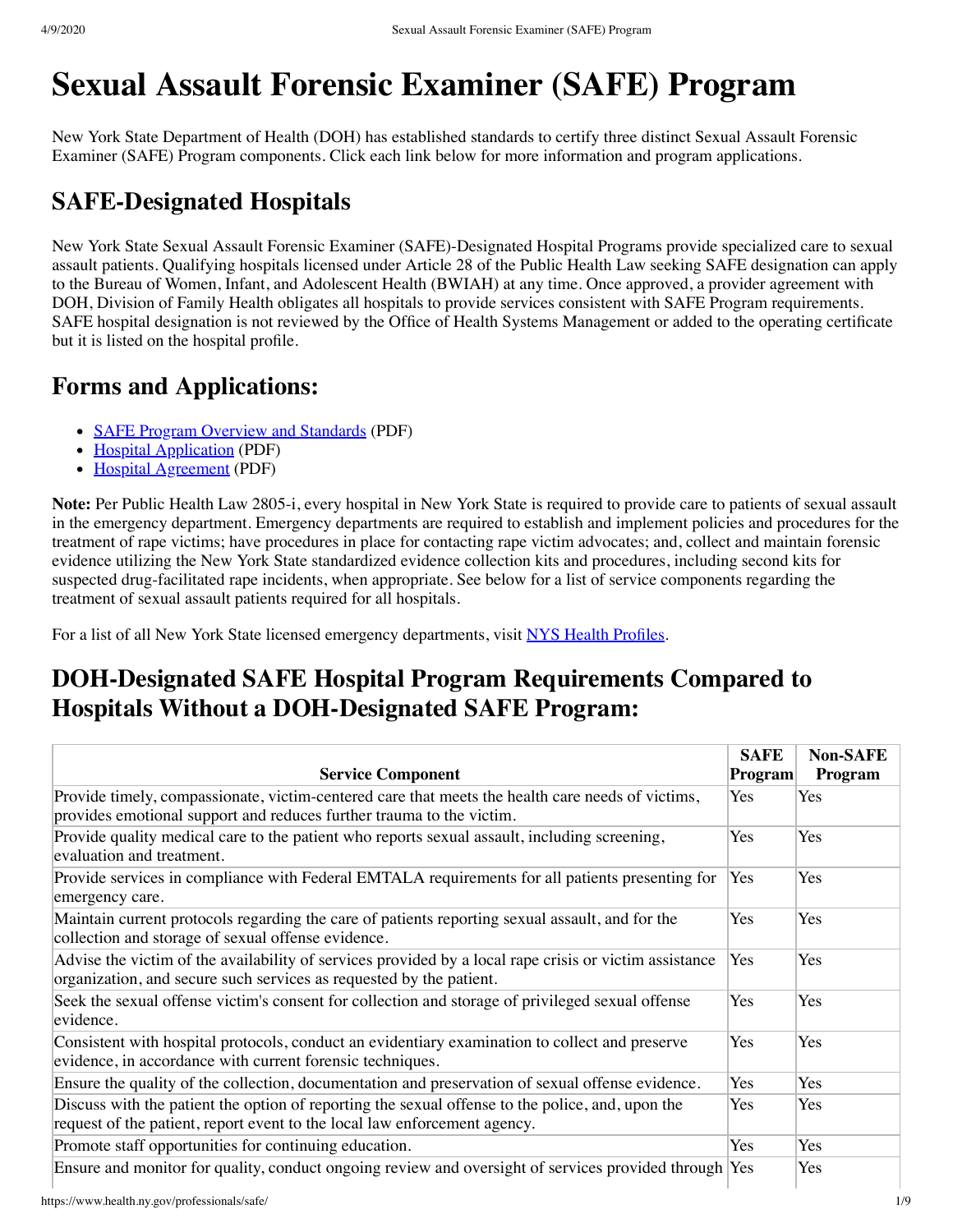| the hospital-wide quality assurance program for quality improvement purposes.                                                                                                                                                                                                                                                                                                                                                                                                                                         |     |             |
|-----------------------------------------------------------------------------------------------------------------------------------------------------------------------------------------------------------------------------------------------------------------------------------------------------------------------------------------------------------------------------------------------------------------------------------------------------------------------------------------------------------------------|-----|-------------|
| Routinely use the New York State Evidence Collection Kit, if the patient consents to have evidence Yes<br>collected. Use the drug facilitated sexual assault kit, where appropriate.                                                                                                                                                                                                                                                                                                                                  |     | Yes         |
| Ensure that prophylaxis against pregnancy (emergency contraception) resulting from sexual assault Yes<br>is provided to the patient upon request without delay, unless the patient is already pregnant or the<br>treatment is otherwise medically contraindicated.                                                                                                                                                                                                                                                    |     | Yes         |
| Provide each patient with an appropriate and safe discharge, including: medical transfer as<br>necessary, and necessary and appropriate follow-up care/referrals, hospital contact person to assist<br>with release or disposal of sexual offense evidence, suitable attire, transportation or appropriate<br>arrangement, etc., as necessary to meet patient needs.                                                                                                                                                  | Yes | Yes         |
| Collect required data in accordance with statewide data collection activities (hospitals without<br>SAFE programs must comply with use of e-codes in ER SPARCS data; SAFE programs must<br>comply with all data submission requirements.)                                                                                                                                                                                                                                                                             | Yes | Yes         |
| Maintain a supply and provide to patients, as medically indicated, prophylaxis for sexually<br>transmitted diseases and hepatitis B.                                                                                                                                                                                                                                                                                                                                                                                  | Yes | Yes         |
| Maintain a supply of and provide an initial supply to patients, as medically indicated, of<br>prophylaxis for HIV.                                                                                                                                                                                                                                                                                                                                                                                                    | Yes | Yes         |
| Establish an organized program/service specifically to carry out and oversee the provision of sexual Yes<br>assault services. This would include the development and implementation of policies and<br>procedures, detailing staffing requirements, initiating and conducting community outreach<br>programs, participating in an organized data collection system, and routinely following-up with<br>patients/law enforcement officials and crime laboratory personnel regarding evidence collection<br>activities. |     | Recommended |
| Designate a program coordinator to exercise administrative and clinical oversight for the program.                                                                                                                                                                                                                                                                                                                                                                                                                    | Yes | Recommended |
| Ensure that the program includes a cohort of specially trained individuals known as sexual assault<br>forensic examiners (SAFEs). (SAFEs have been prepared through an intensive classroom and<br>preceptor training program and have been certified by NYSDOH to conduct sexual assault exams.<br>See SAFE Program Standards for individual providers).                                                                                                                                                              | Yes | Recommended |
| Establish/participate in an interdisciplinary task force that includes local Rape Crisis Programs and<br>other service agencies, and law enforcement representatives/local prosecutors to develop services<br>that meet community need and to ensure that quality victim services are available.                                                                                                                                                                                                                      | Yes | Recommended |
| Sexual Assault Forensic Examiners on-site or on-call available to the patient within 60 minutes of<br>arriving at the hospital, except under exigent circumstances.                                                                                                                                                                                                                                                                                                                                                   | Yes | Recommended |
| Maintain a designated and appropriately equipped, private room in or near the hospital's emergency<br>department to meet the specialized needs of sexual assault patients. Accommodations must include<br>access to a shower and be handicapped accessible.                                                                                                                                                                                                                                                           | Yes | Recommended |
| Coordinate outreach activities in the community and with other hospitals to share best practices,<br>provide training opportunities and promote the availability of the program, to the extent feasible.                                                                                                                                                                                                                                                                                                              | Yes | Recommended |
| Participate in regional and statewide quality assurance initiatives designed to measure program<br>effectiveness and reporting requirements.                                                                                                                                                                                                                                                                                                                                                                          | Yes | Recommended |

# **SAFE-Designated Hospitals by County:**

| County        | <b>Hospital</b>                                                                   | <b>Address</b>                                           | <b>Phone</b><br><b>Number</b> |
|---------------|-----------------------------------------------------------------------------------|----------------------------------------------------------|-------------------------------|
| <b>Albany</b> | <b>Albany Medical Center</b>                                                      | 43 New Scotland Ave<br>Albany, NY 12208                  | 518-262-3125                  |
|               | Albany Memorial Hospital, St. Peter's 600 Northern Blvd<br><b>Health Partners</b> | Albany, NY 12204                                         | 518-471-3111                  |
|               | St. Peter's Hospital, St. Peter's Health 315 S Manning Blvd<br>Partners           | Albany, NY 12208                                         | 518-525-1550                  |
| <b>Bronx</b>  | Jacobi Medical Center, NYC Health + Social Work Department<br>Hospitals           | 1400 Pelham Parkway<br>Room 1E4<br>South Bronx, NY 10467 | 718-918-5800                  |
|               | Lincoln Hospital, NYC Health +                                                    | <b>Emergency Department</b>                              | 718-579-5784                  |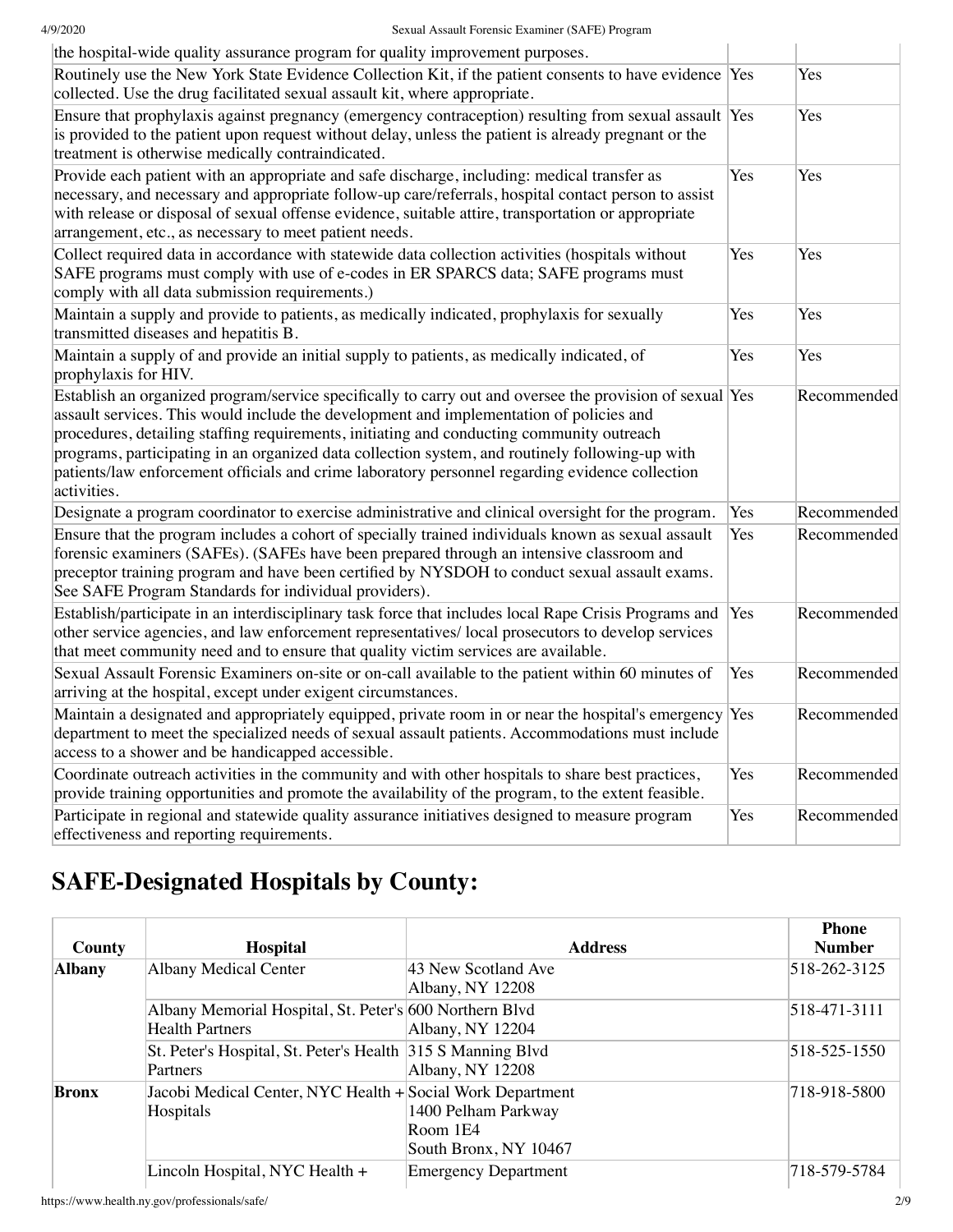|                 | Hospitals                                                                        | $234$ E. 149th Street<br><b>Bronx, NY 10451</b>                                                                                                                                                |                               |
|-----------------|----------------------------------------------------------------------------------|------------------------------------------------------------------------------------------------------------------------------------------------------------------------------------------------|-------------------------------|
|                 | North Central Bronx Hospital, NYC<br>Health + Hospitals                          | Social Work Department, Room 14A03,<br>3424 Kossuth Avenue<br><b>Bronx, NY 10467</b>                                                                                                           | 718-519-3013                  |
| <b>Broome</b>   | Our Lady of Lourdes Memorial<br>Hospital                                         | 169 Riverside Drive<br>Binghamton, New York 13905                                                                                                                                              | 607-798-5231                  |
|                 | Cattaraugus Olean General Hospital                                               | 515 Main Street<br>Olean, NY 14760                                                                                                                                                             | 716-375-4149                  |
|                 | Chautauqua UPMC Chautauqua WCA (Woman's<br>Christian Association) Hospital       | 207 Foote Avenue<br>Jamestown, NY 14702                                                                                                                                                        | 716-664-9398                  |
| Columbia        | Columbia Memorial Health                                                         | 71 Prospect Avenue<br>Hudson, NY 12534                                                                                                                                                         | 518-828-8500                  |
| <b>Dutchess</b> | MidHudson Regional Hospital                                                      | 241 North Rd,<br>Poughkeepsie, NY 12601                                                                                                                                                        | 845-483-5000                  |
| Erie            | <b>Buffalo General Medical Center</b>                                            | Emergency Department/SANE Office<br>100 High Street<br>Buffalo, NY 14203                                                                                                                       | 716-748-2601                  |
|                 | <b>Erie County Medical Center</b>                                                | 462 Grider Street<br>Buffalo, NY 14215                                                                                                                                                         | 716-898-4166                  |
| <b>Kings</b>    | Coney Island Hospital, NYC Health + Emergency Department, Room 1E8B<br>Hospitals | 2601 Ocean Parkway<br>Brooklyn, NY 11235                                                                                                                                                       | 718-616-4400                  |
|                 | Kings County Hospital Center, NYC<br>Health + Hospitals                          | Crisis Center Room -S1N30,<br>451 Clarkson Avenue<br>Brooklyn, NY 11203                                                                                                                        | 718-245-4602                  |
|                 | Woodhull Medical Center, NYC<br>Health + Hospitals                               | 760 Broadway, Room 2BC-104<br>Brooklyn, NY 11206                                                                                                                                               | 718-963-8443                  |
| <b>Monroe</b>   | Rochester General Hospital,<br>Rochester Regional Health                         | Pediatric Emergency Department<br>1425 Portland Avenue<br>Rochester, NY 14621                                                                                                                  | 585-922-2000                  |
|                 | of Rochester Medical Center                                                      | Strong Memorial Hospital, University Department of Emergency Medicine University of<br>Rochester Medical Center Strong Memorial Hospital<br>601 Elmwood Avenue, Box 655<br>Rochester, NY 14642 | 585-275-7176                  |
| <b>Nassau</b>   | Nassau University Medical Center                                                 | Nassau University Medical Center<br>2201 Hempstead Turnpike<br>East Meadow, NY 11554                                                                                                           | 516-296-2100                  |
|                 | North Shore University Hospital,<br>Northwell Health                             | <b>Emergency Department</b><br>300 Community Drive<br>Manhasset, NY 11030,                                                                                                                     | 516-562-2638                  |
| <b>New York</b> | Bellevue Hospital, NYC Health +<br>Hospitals                                     | 462 First Avenue Room A329<br>New York, NY 10016                                                                                                                                               | 212-562-3025                  |
|                 | Mount Sinai Beth Israel - Petrie<br>Division                                     | <b>Emergency Department</b><br>Milton and Caroll Petrie Division<br>First Avenue at 16 <sup>th</sup> Street<br>NY, NY 10003                                                                    | 212-420-2840                  |
|                 | Lenox Health Greenwich Village,<br>Northwell Health                              | North Shore LIJ Health System<br>30 7th Avenue<br>New York, NY 10011                                                                                                                           | 646-665-6910                  |
|                 | Mount Sinai Hospital                                                             | The SAVI Program<br>One Gustave L. Levy Place, Box #1670<br>NY, NY 10029                                                                                                                       | 212-423-2140                  |
|                 | Mount Sinai St. Luke's & Mount<br>Sinai West                                     | Crime Victims Treatment Center<br>411 West 114th Street, Suite 2C<br>New York, NY 10025                                                                                                        | 212-523-3336,<br>212-523-6800 |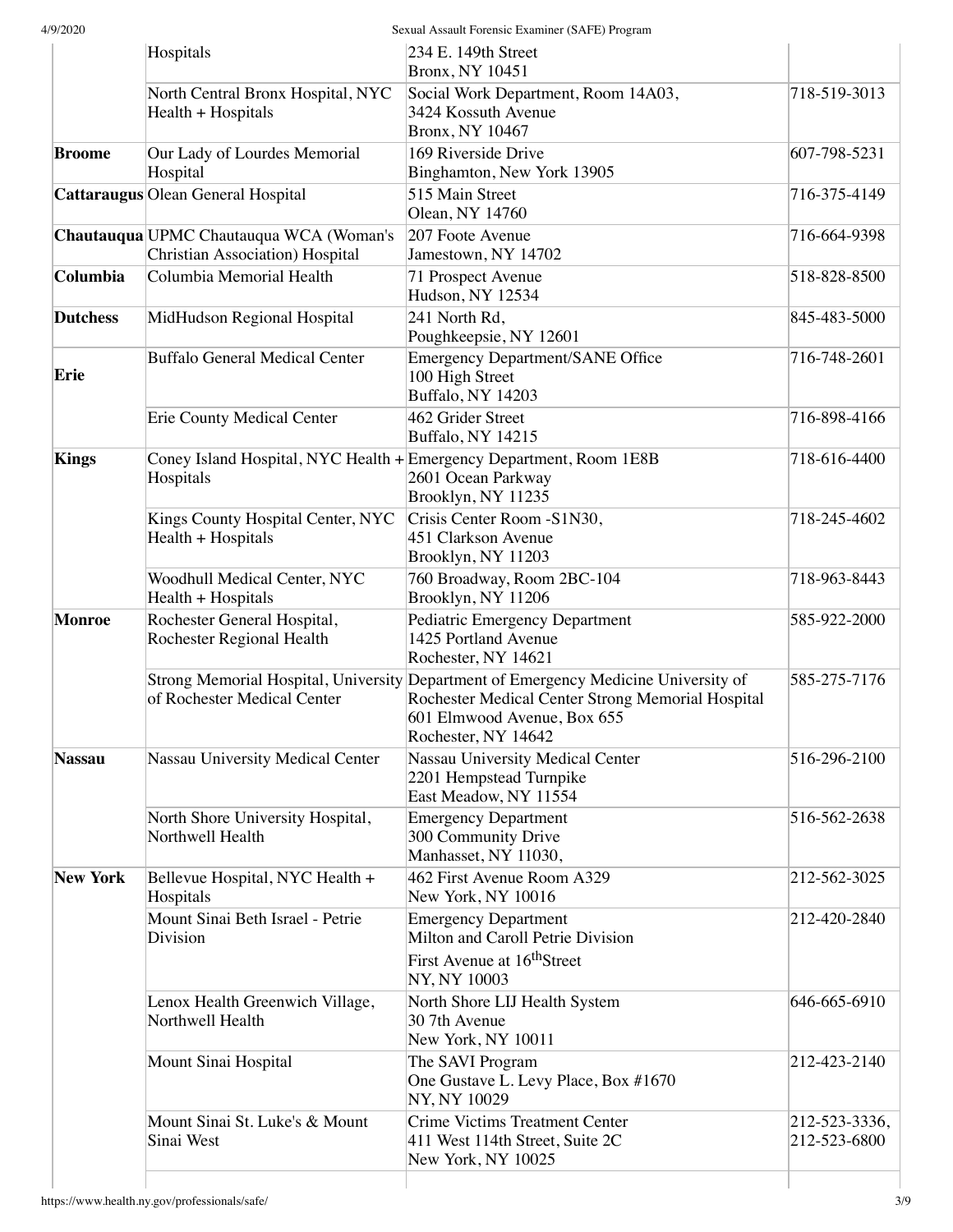| 4/9/2020               |                                                                                              | Sexual Assault Forensic Examiner (SAFE) Program                                                                                                 |                    |
|------------------------|----------------------------------------------------------------------------------------------|-------------------------------------------------------------------------------------------------------------------------------------------------|--------------------|
|                        | Harlem Hospital Center, NYC Health Emergency Department, Room 2105<br>+ Hospitals            | 506 Lenox Ave<br>New York, NY 10037                                                                                                             | 212-939-2250       |
|                        | Metropolitan Hospital Center, NYC<br>Health + Hospitals                                      | 1901 First Avenue<br>Room $2A33$<br>New York, NY 10029                                                                                          | 212-423-6466       |
|                        | Columbia University Medical Center, Social Work Department<br>New York Presbyterian Hospital | Harkness Pavilion<br>622 West 168th Street 2 <sup>nd</sup> Floor<br>New York, NY 10032                                                          | 212-305-6204       |
|                        | Weill Cornell Medical Center, New<br>York Presbyterian Hospital                              | 525 East 68 <sup>th</sup> Street, Box 143<br>New York, NY 10032                                                                                 | 212-746-4458       |
| <b>Niagara</b>         | Eastern Niagara Hospital                                                                     | 521 East Avenue<br>Lockport, NY 14094                                                                                                           | 716-514-5500       |
| Onondaga               | St. Joseph's Hospital Health Center                                                          | 301 Prospect Avenue<br>Syracuse, NY 13203                                                                                                       | 315-448-5101       |
|                        | <b>SUNY Upstate Medical University</b>                                                       | 750 East Adams Street<br>Syracuse, NY 13210                                                                                                     | 315-464-5612       |
| Ontario                | F. F. Thompson Hospital, University<br>of Rochester Medical Center                           | Emergency Department<br>350 Parrish Street<br>Canandaigua, NY 14424                                                                             | 585-396-6820       |
| Orange                 | St. Luke's Cornwall Hospital                                                                 | Department of Emergency Medicine<br>70 Dubois Street<br>Newburgh, NY 12550                                                                      | 845-568-2305       |
| Queens                 | Elmhurst Hospital, NYC Health +<br>Hospitals                                                 | Emergency Department,<br>79-01 Broadway, Room B-1-27<br>Elmhurst, NY 11373                                                                      | 718-334-3054       |
|                        | Queens Hospital Center, NYC Health 82-68 164 <sup>th</sup> Street<br>+ Hospitals             | Jamaica, NY 11432                                                                                                                               | 718-883-3090       |
| <b>Rensselaer</b>      | Partners                                                                                     | Samaritan Hospital, St. Peter's Health Sexual Assault and Crime Victims Assistance Program<br>(SACVAP)<br>2215 Burdett Avenue<br>Troy, NY 12180 | 518-271-3424       |
| <b>Richmond</b>        | Richmond University Medical Center Emergency Department Room 532                             | 355 Bard Avenue<br>Staten Island, NY 10310                                                                                                      | 718-818-2995       |
| St.<br><b>Lawrence</b> | Canton-Potsdam Hospital                                                                      | <b>Emergency Department</b><br>50 Leroy Street<br>Potsdam, NY 13676                                                                             | 315-261-5909       |
|                        | Claxton-Hepburn Medical Center                                                               | <b>Emergency Department</b><br>214 King Street<br>Ogdensburg, NY 13669                                                                          | 315-713-5135       |
|                        | Massena Memorial Hospital                                                                    | 1 Hospital Drive<br>Massena, NY 13662                                                                                                           | $(315) 764 - 1711$ |
| <b>Suffolk</b>         | Good Samaritan Hospital Medical<br>Center                                                    | Department of Emergency Medicine,<br>1000 Montauk Highway<br>West Islip, NY 11795                                                               | 631-376-4045       |
|                        | Peconic Bay Medical Center,<br>Northwell Health                                              | 1300 Roanoke Avenue<br>Riverhead, NY 11901                                                                                                      | 631-548-6200       |
|                        | <b>Stony Brook University Hospital</b>                                                       | 101 Nicolls Road<br>Stony brook, NY 11794                                                                                                       | 631-638-3600       |
|                        | Westchester   Westchester Medical Center, WMC<br>Health                                      | 100 Woods Road<br>Valhalla, NY 10595                                                                                                            | 914-493-8671       |

# **DOH-Certified SAFE Training Sites**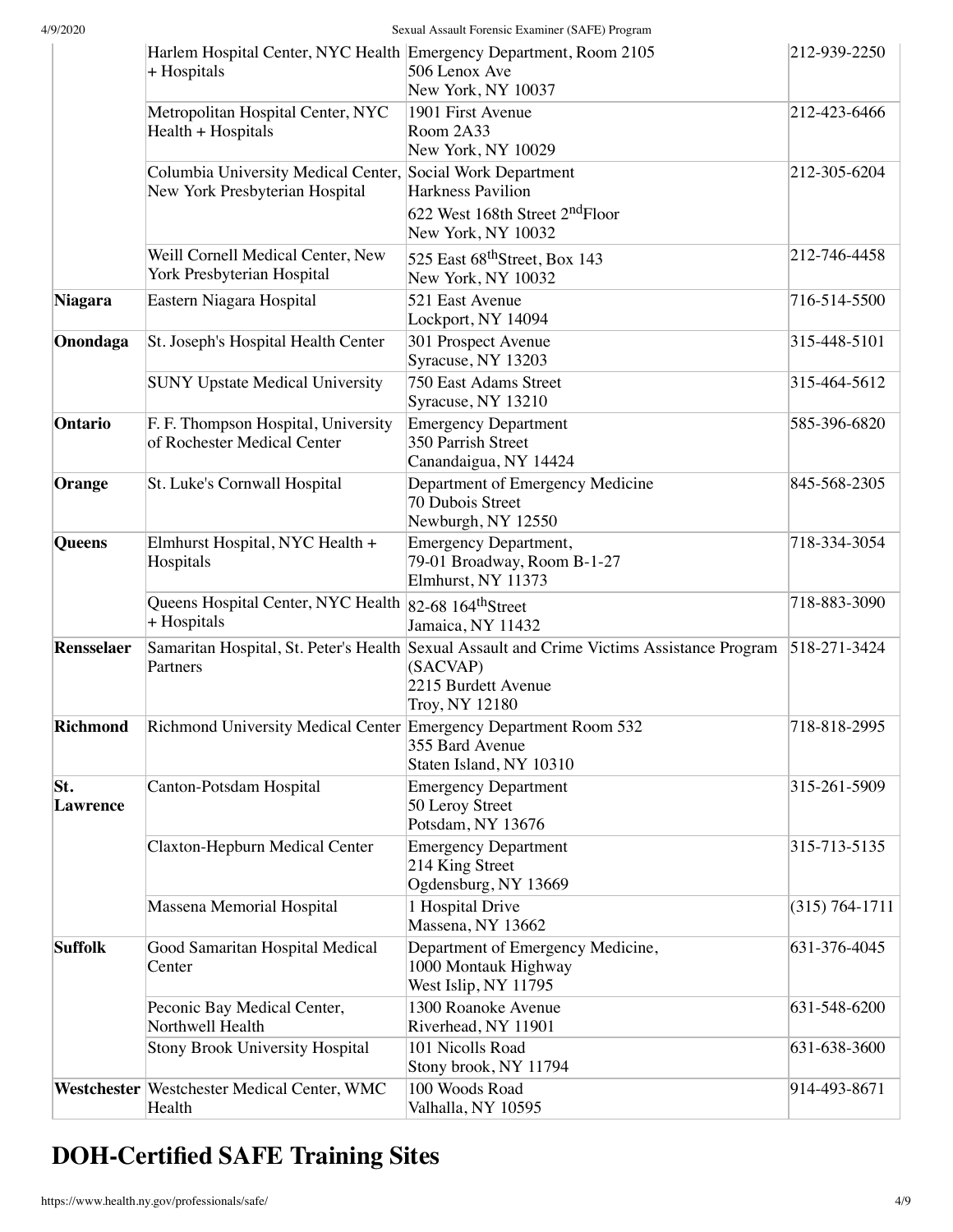#### 4/9/2020 Sexual Assault Forensic Examiner (SAFE) Program

SAFE training programs are essential for any DOH-designated hospital program to establish a cohort of medical professionals who are prepared to conduct sexual assault medical forensic examinations, collect and preserve evidence, and present testimony in the prosecution of sexual assault cases. A 40-hour didactic and clinical training course, which demonstrates to the Department the ability to provide training that meets the minimum standards and requirements, can provide training related to the Department's issuance of certificates of qualifications.

### **Forms and Applications:**

- [SAFE Program Overview and Standards](https://www.health.ny.gov/professionals/safe/docs/program_overview_and_standards.pdf) (PDF)
- [Training Application](https://www.health.ny.gov/professionals/safe/docs/training_application.pdf) (PDF)
- [Training Agreement](https://www.health.ny.gov/professionals/safe/docs/training_agreement.pdf) (PDF)
- [Preceptor Qualification](https://www.health.ny.gov/professionals/safe/docs/preceptor_qualifications.pdf) (PDF)
- [Preceptor Agreement](https://www.health.ny.gov/professionals/safe/docs/preceptor_agreement.pdf) (PDF)

## **Approved Sites:**

Currently there are four active DOH-certified Sexual Assault Forensic Examiner (SAFE) training programs offered throughout New York State. The International Association of Forensic Nurses (IAFN) also offers a DOH-approved online training program for SAFE-A. Visit **IAFN** for more information.

| <b>Location</b> | <b>Training Program</b>                                                           | <b>Contact Information</b> |
|-----------------|-----------------------------------------------------------------------------------|----------------------------|
| Albany          | <b>Albany Medical Center</b>                                                      | Kaylin Dawson              |
|                 |                                                                                   | $(518)$ 262-6747           |
|                 |                                                                                   | DawsonK@amc.edu            |
| Manhattan       | New York City Alliance Against Sexual Assault                                     | Mikayla Bobrow             |
|                 |                                                                                   | $(212)$ 229-0345 x 313     |
|                 |                                                                                   | mbobrow@svfreenyc.org      |
| Troy            | <b>St. Peter's Health Partners</b>                                                | Nancy Harris               |
|                 |                                                                                   | $(518)$ 271-3157           |
|                 |                                                                                   | Nancy.harris@sphp.com      |
|                 | Westchester Westchester Community Opportunity Program, Inc. Clarissa Espinoza and |                            |
|                 | Victim Assistance Services                                                        | Karel Amaranth             |
|                 |                                                                                   | $(914)$ 345-3113           |
|                 |                                                                                   | cespinoza@westcop.org      |

### **Sexual Assault Forensic Examiners**

The DOH recommends SAFEs/SANEs in all hospitals to provide comprehensive and high quality medical care, collection of forensic evidence, and respectful and sensitive treatment. The use of DOH-certified SAFEs is required in hospitals seeking SAFE designation.

### **Forms and Applications:**

- [NYSAFE Program Overview and Standards](https://www.health.ny.gov/professionals/safe/docs/program_overview_and_standards.pdf) (PDF)
- [NYSAFE Certification Application](https://www.health.ny.gov/professionals/safe/docs/nysafe_certification_application.pdf) (PDF)
- [NYSAFE Recertification Application](https://www.health.ny.gov/professionals/safe/docs/nysafe_recertification_application.pdf) (PDF)

### **Additional Resources for Interested Medical Professionals and Examiners:**

- [Forensic Healthcare Online](https://www.forensichealth.com/about/)
- [Forensic Nurses News](http://www.multibriefs.com/briefs/IAFN/)
- [How to Become a Sexual Assault Nurse Examiner](https://c.ymcdn.com/sites/iafn.site-ym.com/resource/resmgr/education/How_to_become_a_SANE.pdf)
- [IAFN New York Chapter](http://community.iafn.org/newyorkstate/home)
- **[IAFN SAFE Technical Assistance](http://www.safeta.org/general/custom.asp?page=85)**
- **[IAFN Tribal Forensic Healthcare](http://www.tribalforensichealthcare.org/default.asp?)**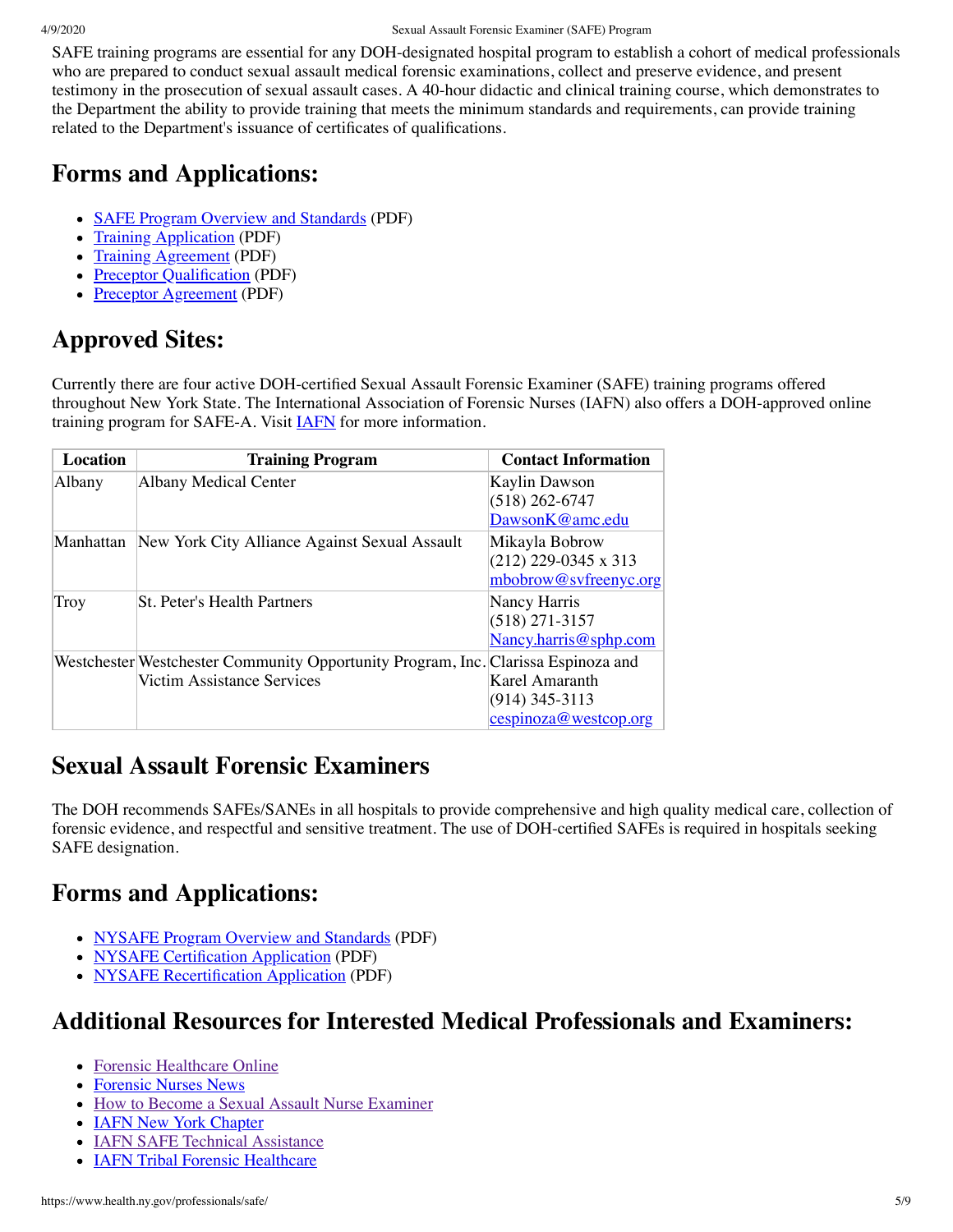For additional guidance on providing services to victims of sexual assault in the health care setting, refer to the U.S. [Department of Justice Office on Violence Against Women "A National Protocol for Sexual Assault Medical Forensic](https://www.ncjrs.gov/pdffiles1/ovw/241903.pdf) Examinations".

[Click here for more information on New York State SAFE Program standards for hospitals, trainers and examiners.](https://www.health.ny.gov/professionals/safe/docs/program_overview_and_standards.pdf)

### **The New York State Sexual Assault Victim Bill of Rights**

The ['New York State Sexual Assault Victim Bill of Rights'](https://www.health.ny.gov/publications/1934.pdf) must be provided to every presenting sexual offense victim before a medical facility commences a physical examination of a sexual offense victim, or a police agency, prosecutorial agency or other law enforcement agency commences an interview of a sexual offense victim. The health care professional conducting the exam, police agency, prosecutorial agency or other law enforcement agency shall inform the victim of the victim's rights by providing a copy of this sexual assault victim bill of rights and offering to explain such rights. Also available in the following languages: [Arabic](https://www.health.ny.gov/publications/1941.pdf), [Bengali](https://www.health.ny.gov/publications/1932.pdf), [Haitian Creole](https://www.health.ny.gov/publications/1935.pdf), [Italian](https://www.health.ny.gov/publications/1936.pdf), [Korean](https://www.health.ny.gov/publications/1937.pdf), [Russian,](https://www.health.ny.gov/publications/1938.pdf) [Simplified Chinese,](https://www.health.ny.gov/publications/1933.pdf) [Spanish](https://www.health.ny.gov/publications/1939.pdf), [Yiddish](https://www.health.ny.gov/publications/1940.pdf).

### **Sexual Offense Evidence Collection Kit and Drug Facilitated Sexual Assault Kit:**

When a patient has been sexually assaulted, the primary focus is on assessing the immediate health care needs and secondly, the collection and preservation of evidence. The DOH, in conjunction with the New York State Division of Criminal Justice Services (DCJS) and crime labs in New York State, developed a sexual offense evidence collection kit for the collection and preservation of sexual assault forensic evidence. In addition, a Drug Facilitated Sexual Assault (DFSA) kit was developed to be used only in cases where there is a suspicion of a drug facilitated sexual assault. DFSA kits must be used in conjunction with the evidence collection kit. Evidence collection and DFSA kits are provided by DCJS at no cost to hospitals in the state. To place an order, visit [DCJS.](http://www.criminaljustice.ny.gov/ofpa/evidencekit.htm)

"*A Body of Evidence: Using the NYS Sexual Offense Evidence Collection Kit"* produced by DCJS is a training video exclusively for medical providers on how to properly use the evidence collection kit. Find out more information about how to own a copy [here](http://www.criminaljustice.ny.gov/ofpa/evidencekit.htm).

**Note:** Accurately maintaining and accounting for the chain of custody of sexual offense evidence is essential for the evidence to be useful in a court of law. A patient, family member, or support person should never be left alone with evidence or ever allowed to handle or transport evidence after it has been collected. Public Health Law 2805-i provides that all sexual offense evidence shall be kept in a locked, separate and secure area for 20 years from the date of collection unless the patient directs the hospital to surrender it to the police, the patient directs the hospital to dispose of the evidence, or for certain kinds of evidence, if the police request its surrender. Hospitals are responsible for ensuring long term storage of the evidence until at least April 1, 2021. After April 1, 2021, responsibility for long-term storage of sexual offense evidence will be transferred to a new location. The DOH, OVS, DCJS, and the State Police will jointly conduct a study and develop a plan for the new location, and tracking, monitoring, and notification options. Also, between thirty and ten days prior to the transfer of evidence to the new storage location, hospitals shall make diligent efforts to notify the alleged sexual offense victim of the transfer of custody for the remainder of the 20-year storage period.

Information on Evidence Collection Kits:

- [Sexual Offense Evidence Collection Kit Instructions](https://www.health.ny.gov/professionals/safe/docs/evidence_collection_kit_instructions.pdf)
- [Sexual Offense Evidence Collection Kit Envelope Instructions](https://www.health.ny.gov/professionals/safe/docs/evidence_collection_kit_envelope_instructions.pdf)
- [Sexual Offense Evidence Collection Kit Guidelines](https://www.health.ny.gov/professionals/safe/docs/evidence_collection_kit_guidelines.pdf)
- [Authorization for Release of Information and Evidence to Law Enforcement](https://www.health.ny.gov/professionals/safe/docs/law_enforcement_release.pdf)
- [Medical Record Sexual Assault From](https://www.health.ny.gov/professionals/safe/docs/medical_record_sexual_assault_form.pdf)
- [Patient Information Form \(English/Spanish\)](https://www.health.ny.gov/professionals/safe/docs/patient_information_form.pdf)
- [Consent/Refusal and Evidentiary Log](https://www.health.ny.gov/professionals/safe/docs/consent-refusal_and_evidentiary_log.pdf)

#### Information on DFSA Kits:

- **[DFSA Kit Collection Instructions](https://www.health.ny.gov/professionals/safe/docs/dfsa_kit_collection_instructions.pdf)**
- [DFSA Kit Lab Information Form](https://www.health.ny.gov/professionals/safe/docs/dfsa_kit_lab_information_form.pdf)
- [DFSA Alert Sheet](https://www.health.ny.gov/professionals/safe/docs/dfsa_alert_sheet.pdf)
- [Authorization for Release of Sexual Assault Drug Screen](https://www.health.ny.gov/professionals/safe/docs/drug_screening_release.pdf)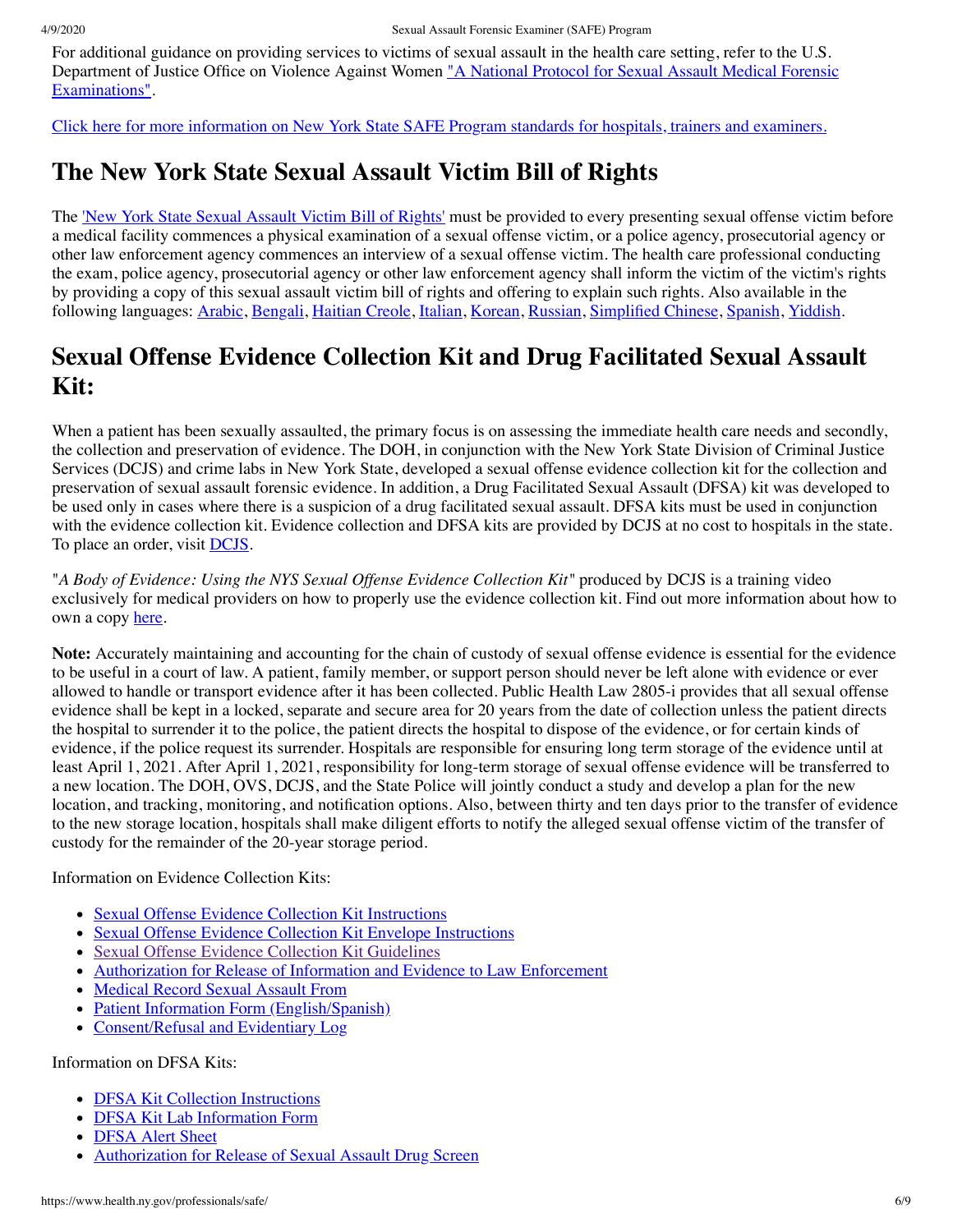### **Patient Consent:**

The entire health care and evidentiary exam is conducted at the patient's discretion. The patient may withdraw consent at any time, or may choose to complete only certain parts of the health care exam, evidentiary exam, or health care treatment. Written, informed consent for medical care and HIV testing must be obtained. In addition, consent must be obtained for collection and storage of sexual offense evidence, including forensic photography. A signed consent for release of information and privileged evidence to law enforcement is required. The patient must also sign a release directing the hospital not to collect and keep privileged evidence, if the patient chooses not to participate in an evidentiary exam.

- **It is the consenting patient's choice whether to involve law enforcement personnel or not.** However, the health care provider has a legal obligation to report injuries including gunshot wounds or other injuries arising from the discharge of a firearm, or a wound which is likely to result in death and is actually or apparently inflicted by a knife, ice pick, or other sharp instrument.
- If a suspected sexual assault patient is unconscious, the hospital should follow established procedures for the care and treatment of the unconscious patient.
- A mature minor who presents at a hospital emergency department may consent or may choose not to consent, without parental involvement, to a forensic exam, in the course of post-sexual assault care.

### **Reimbursement for Services Provided to Sexual Assault Patients:**

New York State law provides for direct reimbursement to providers of forensic health care examination services. Reimbursement provides for the personal privacy of sexual assault patients and ensures that survivors are not billed for any forensic health care examination services, including a seven-day starter pack of HIV post-exposure prophylaxis. To obtain a Forensic Rape Examination (FRE) claim application or more information, visit the [Office of Victim Services \(OVS\).](https://ovs.ny.gov/forensic-rape-examination-fre-direct-reimbursement-program)

### **Post Exposure Prophylaxis (PEP):**

Forced sexual contact may result in pregnancy or exposure to human immunodeficiency virus (HIV), hepatitis, and sexually transmitted infections (STIs). Proper care should be provided immediately.

- **Pregnancy:** For female patients of child-bearing age or female to male transgender patients who still have the anatomical features of a female, there is a risk of pregnancy from rape. Examiners are expected to adhere to and fully document services provided, consistent with the following standards of professional practice and Public Health Law 2805-p:
	- Counsel rape patients about options for emergency contraception (EC) against pregnancy and the importance of timely action.
	- Provide rape patients with written information prepared or approved by the Department relating to EC.
		- **[Emergency Contraception: What you Need to Know \(English\)](https://www.health.ny.gov/publications/2018.pdf)**
		- **[Emergency Contraception: What you Need to Know \(Spanish\)](https://www.health.ny.gov/publications/2018_es.pdf)**
	- Provide eligible rape patients EC upon request, unless medically contraindicated
- **HIV PEP:** The danger of exposure to HIV is real and life-threatening. HIV PEP should be initiated as soon as possible after exposure, ideally within 2 hours. Decisions regarding initiation of PEP beyond 36 hours' post exposure should be made on a case-by-case basis. For specific recommendations, refer to the [PEP for Victims of Sexual Assault Guidelines](http://www.hivguidelines.org/pep-for-hiv-prevention/after-sexual-assault/#tab_0) by the AIDS Institute Clinical Guidelines Program.

Below are additional DOH brochures on HIV/AIDS:

- o I Might Have Been Exposed to HIV... What Should I Do?
- [HIV and AIDS Facts \(English\)](https://www.health.ny.gov/publications/9242.pdf)
- o [HIV and AIDS Facts \(Spanish\)](https://www.health.ny.gov/publications/9243.pdf)
- **Hepatitis and other STIs:** Please visit the PEP for Victims of Sexual Assault Guidelines on Management of STIs [Other Than HIV and the CDCs 2015 Sexually Transmitted Diseases Treatment Guidelines on sexual assault and a](http://www.hivguidelines.org/pep-for-hiv-prevention/after-sexual-assault/#tab_4)[buse](https://www.cdc.gov/std/tg2015/sexual-assault.htm) for more information.

### **Care for Suspected Child Abuse Patients:**

Most sexually abused children who do not present with emergent medical conditions can be scheduled with an appointment at a Child Advocacy Center (CAC) or with a medical provider. However, all children who are suspected of being sexually abused should have the opportunity for a medical evaluation and timely collection of forensic evidence by a Child Abuse Medical Provider (CHAMP), SAFE-P, certified child abuse pediatrician, or a pediatric examiner.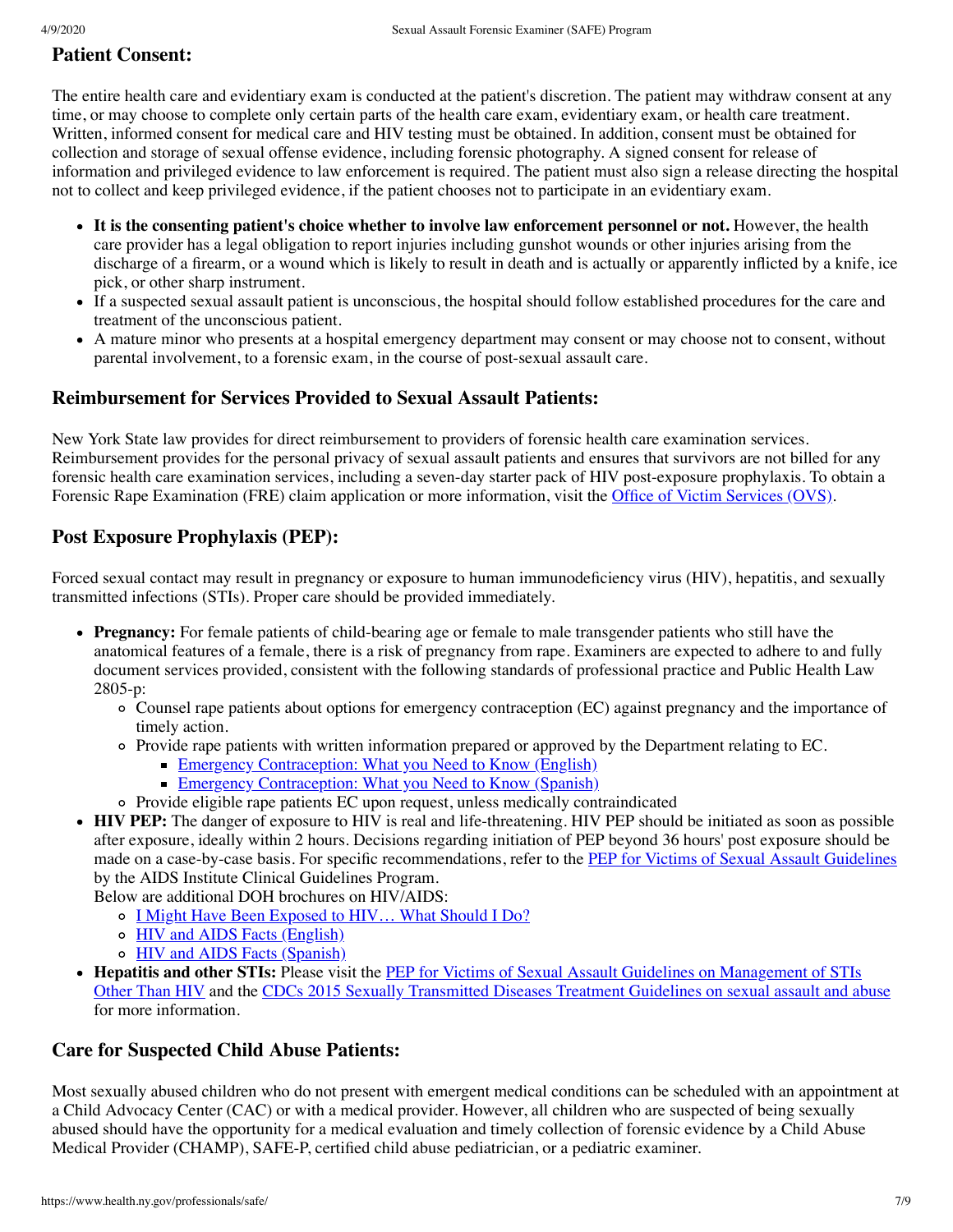- If there is reasonable cause to suspect a child has been sexually abused or maltreated by a parent, guardian, custodian, or other person over the age of 18 legally responsible for the child, a report must be called into **1-800-342-3720.**For more information, please visit [OCFS Child Protective Services](http://ocfs.ny.gov/main/cps/).
- CHAMP is a statewide network of medical providers specially trained to examine pediatric patients suspected of being sexually abuse. The CHAMP Program offers education to eligible pediatric practitioners to become CHAMP members and continuing internet-based education. To find out more, visit their website [here.](http://www.champprogram.com/about.shtml)
- CAC's specialize in child sexual abuse by building upon a multidisciplinary team approach to provide investigations, evaluations, treatment and prosecution services for child sexual abuse patients. For more information, visit New York State Children's Alliance [here](https://www.nyschildrensalliance.org/cacs/).

For additional guidance on pediatric sexual assault patients, refer to the U.S. Department of Justice Office on Violence Against Women'[sA National Protocol for Sexual Assault Medical Forensic Examinations Pediatric".](http://www.justice.gov/ovw/file/846856/download)

#### **Rape Crisis or Victim Assistance Advocate:**

The DOH has established standards for rape crisis programs to train rape crisis or victim assistance advocates. Advocates who complete the training can, by law, provide confidential services to sexual assault patients. Hospital personnel shall advise sexual assault patients of the availability of services from a local rape crisis program, if any, to accompany the patient through the medical-forensic exam. If the patient wishes the presence of an advocate, the hospital shall contact the appropriate organization and request that one be provided.

• For a list of rape crisis programs in your community, click [here](https://www.health.ny.gov/prevention/sexual_violence/rscvpp_providers.htm).

#### **Sexual Assault Response Team (SART):**

A goal of the DOH's SAFE Program is to utilize an interdisciplinary approach by working with the local rape crisis program, law enforcement, prosecutors, hospitals, and other necessary serve providers to effectively meet the needs of the sexual assault victim and the community. SARTs help to achieve this goal by bringing parties together on a regular basis. For more information please visit the [Office of Justice Programs SART Toolkit](https://ovc.ncjrs.gov/sartkit/about/about-sart.html?_sm_au_=isVt2w1zJFsT2tr7).

#### **Department of Health SAFE Program Contact Information:**

*New York State Department of Health, Division of Family Health Bureau of Women, Infant, and Adolescent Health Empire State Plaza - Corning Tower, Room 821 Albany, New York 12237 (518)-474-0535 [rcprpt@health.ny.gov](mailto:rcprpt@health.ny.gov)\**

**\* Note**: This shared mailbox is only monitored by Sexual Violence Prevention Program staff from 8:00 am to 5:00 pm Monday through Friday and is intended for non-emergency purposes. If you are someone who has been sexually assaulted and you are seeking immediate assistance, please contact the New York State Hotline for Sexual Assault and Domestic Violence at **1-800-942-6906**. If it is an emergency, contact **911**.

### **Relevant Laws and Regulations**

- New York Public Health Law 2805-i Treatment of Sexual Offense Victims and Maintenance of Evidence in a Sexual Offense
- New York Public Health Law 2805-p Emergency Treatment of Rape Survivors
- New York Public Health Law 2803-d -- Reporting Abuses of Persons Receiving Care or Services in Residential Health Care Facilities
- New York Public Health Law 2805-y Identification and assessment of human trafficking victims
- New York Executive Law  $631$  (13) Awards
- New York Penal Law 265.25 Certain Wounds to be Reported
- New York Penal Law 265.26 Burn Injury and Wounds to be Reported
- New York Penal Law 130.05 Sex Offenses; Lack of Consent
- 10 New York Codes, Rules, and Regulations 722 Sexual Assault Forensic Examiner (SAFE) Programs
- 10 New York Codes, Rules, and Regulations 405.19(c) Emergency Services
- $\bullet$  10 New York Codes, Rules, and Regulations 405.9(c) Administration/ Discharge